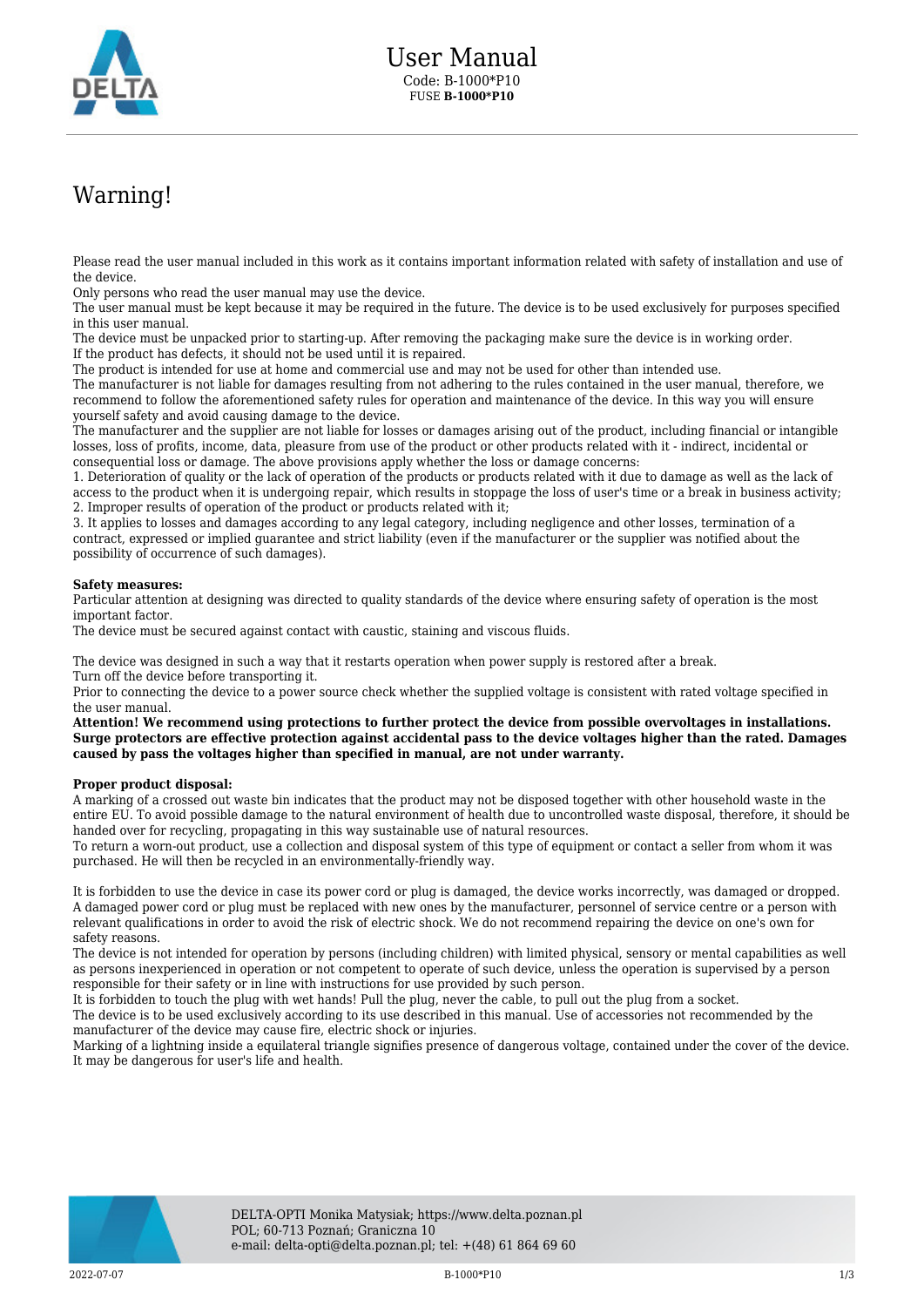



| In package:           | 10 pcs The price for package |
|-----------------------|------------------------------|
| Fuse type:            | 5/20mm delayed fuse          |
| Rated current:        | $1000 \text{ mA}$            |
| Maximal voltage:      | 250 V AC                     |
| Maximal voltage drop: | 150 mV                       |
| Delay time at 10A:    | $50$ ms                      |
| Dimensions:           | Ø 5 x 20 mm                  |
| Manufacturer / Brand: | <b>DELTA</b>                 |
| Guarantee:            | 3 years                      |



 $\rm{B\text{-}1000{*}P10} \hspace{1.5cm} 2/3$